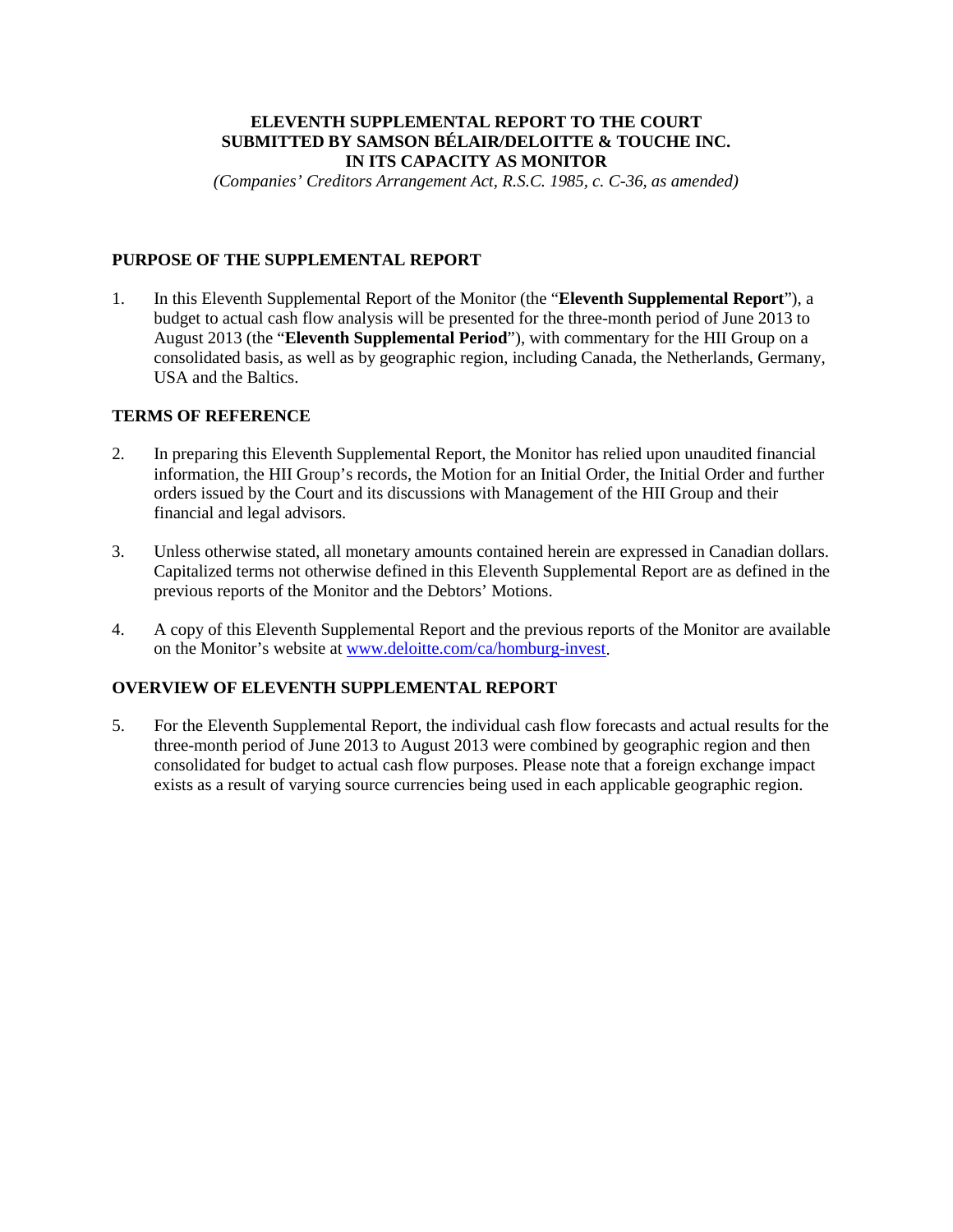## **HII GROUP CONSOLIDATED BUDGET TO ACTUAL CASH FLOW ANALYSIS**

6. The following is the budget to actual cash flow analysis for the Eleventh Supplemental Period for the HII Group, which consists of Canada, the Netherlands, Germany, USA and the Baltics:

> **Budget to Actual Cash Flow Summary June to August 2013 HII Group Consolidated**

| (C\$000)                              | For the 3-month period of June to August 2013 |               |                 |
|---------------------------------------|-----------------------------------------------|---------------|-----------------|
|                                       | <b>Actual</b>                                 | <b>Budget</b> | <b>Variance</b> |
| <b>Cash Inflow</b>                    |                                               |               |                 |
| Rent                                  | 27,595                                        | 25,006        | 2,589           |
| Other receipts                        | 25,646                                        | 8,623         | 17,023          |
| Proceeds of sale                      | 6,246                                         |               | 6,246           |
| <b>Total Cash Inflow</b>              | 59,487                                        | 33,629        | 25,858          |
| <b>Cash Outflow</b>                   |                                               |               |                 |
| Payroll                               | 610                                           | 525           | (85)            |
| <b>Taxes</b>                          | 6.989                                         | 6,887         | (102)           |
| Mortgage principal and interest       | 13,453                                        | 15,066        | 1,613           |
| <b>Operating expenses</b>             | 4.300                                         | 4,640         | 340             |
| <b>Professional fees</b>              | 17,219                                        | 18,129        | 910             |
| Capital expenditures                  | 167                                           | 1,519         | 1,352           |
| Other expenditures                    | 23,962                                        | 2,060         | (21, 902)       |
| <b>Total Cash Outflow</b>             | 66,700                                        | 48,826        | (17, 874)       |
| <b>Net Cash Flow</b>                  | (7, 213)                                      | (15, 197)     | 7,984           |
| <b>Opening Cash Balance</b>           | 124,098                                       | 124,098       |                 |
| Add: Net Cash Flow                    | (7,213)                                       | (15, 197)     | 7,984           |
| Add: FX Impact and Other Transactions | 731                                           |               | 731             |
| <b>Ending Cash Balance</b>            | 117,616                                       | 108,901       | 8,715           |
| <b>Cash Balance per Bank</b>          | 117,616                                       |               |                 |

### HII Group consolidated budget to actual cash flow commentary

7. Total cash inflows for the HII Group were \$59,487K for the period noted, while total cash outflows were \$66,700K, which resulted in a negative net cash flow of \$7,213K compared to a negative budgeted net cash flow of \$15,197K.

### Opening cash balances

- 8. The opening cash balances for each region as at June 1, 2013 reflect the allocated balances reflected in the Tenth Supplemental Report prior to applying the impact of foreign exchange and other transactions. As such, the HII Group consolidated opening cash balance will differ from the Tenth Supplemental Report's ending cash by the amount allocated to foreign exchange and other transactions listed in the Tenth Supplemental Report.
- 9. In order to provide a direct comparison, actual and budgeted transactions for each region have been converted at the relevant closing exchange rate as August 31, 2013.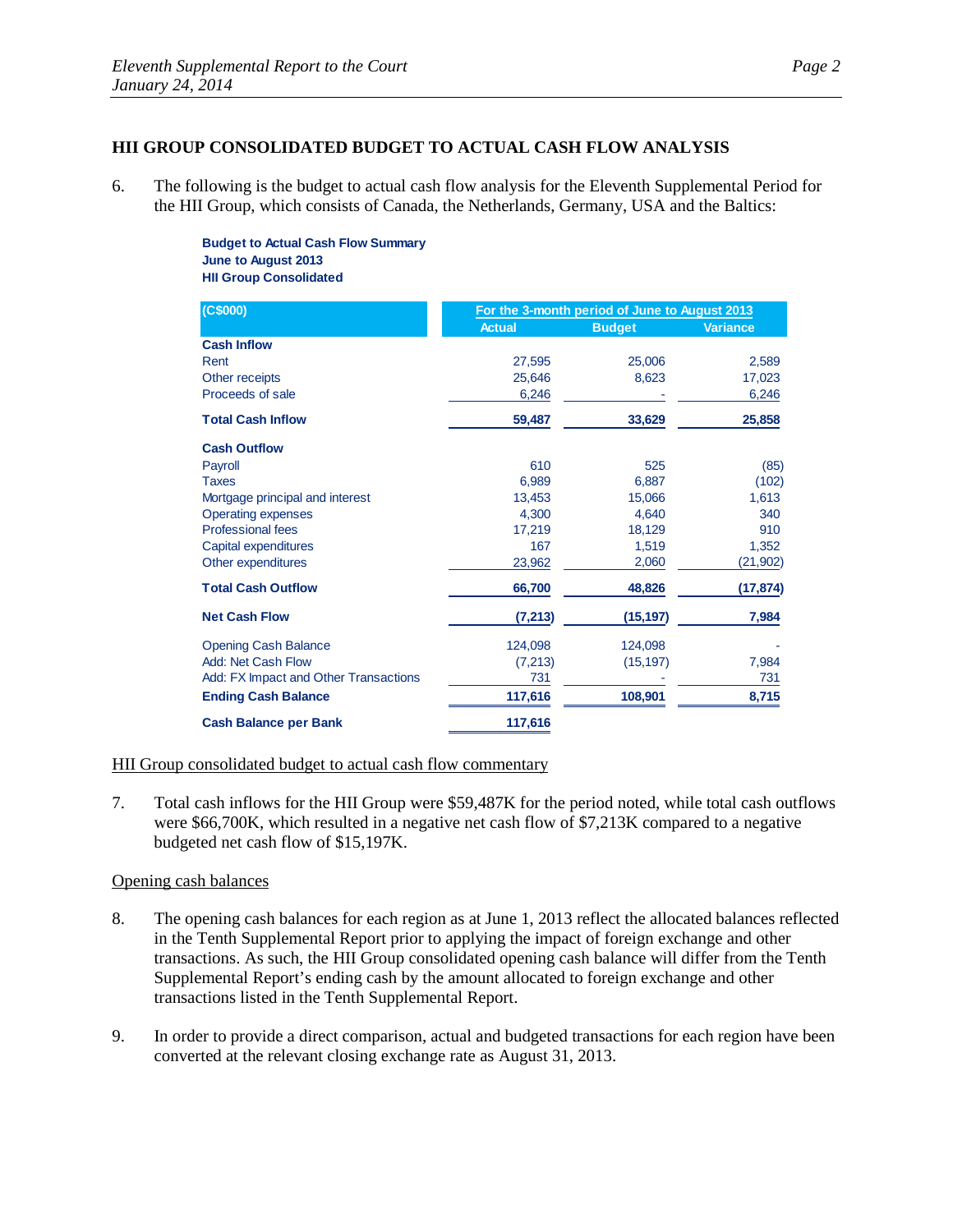- 10. As a result of the negative net cash flows of \$7,213K and after taking into consideration a cumulative foreign exchange impact and other transactions of positive \$731K, which was not allocated regionally as at August 31, 2013, the opening cash balance of \$124,098K as at June 1, 2013 decreased to \$117,616K as at August 31, 2013.
- 11. A detailed explanation of the global cash inflow and outflow variances is presented on a regional basis. Accordingly, please refer to each of the regional budget to actual cash flow analyses performed in the upcoming sections for additional information.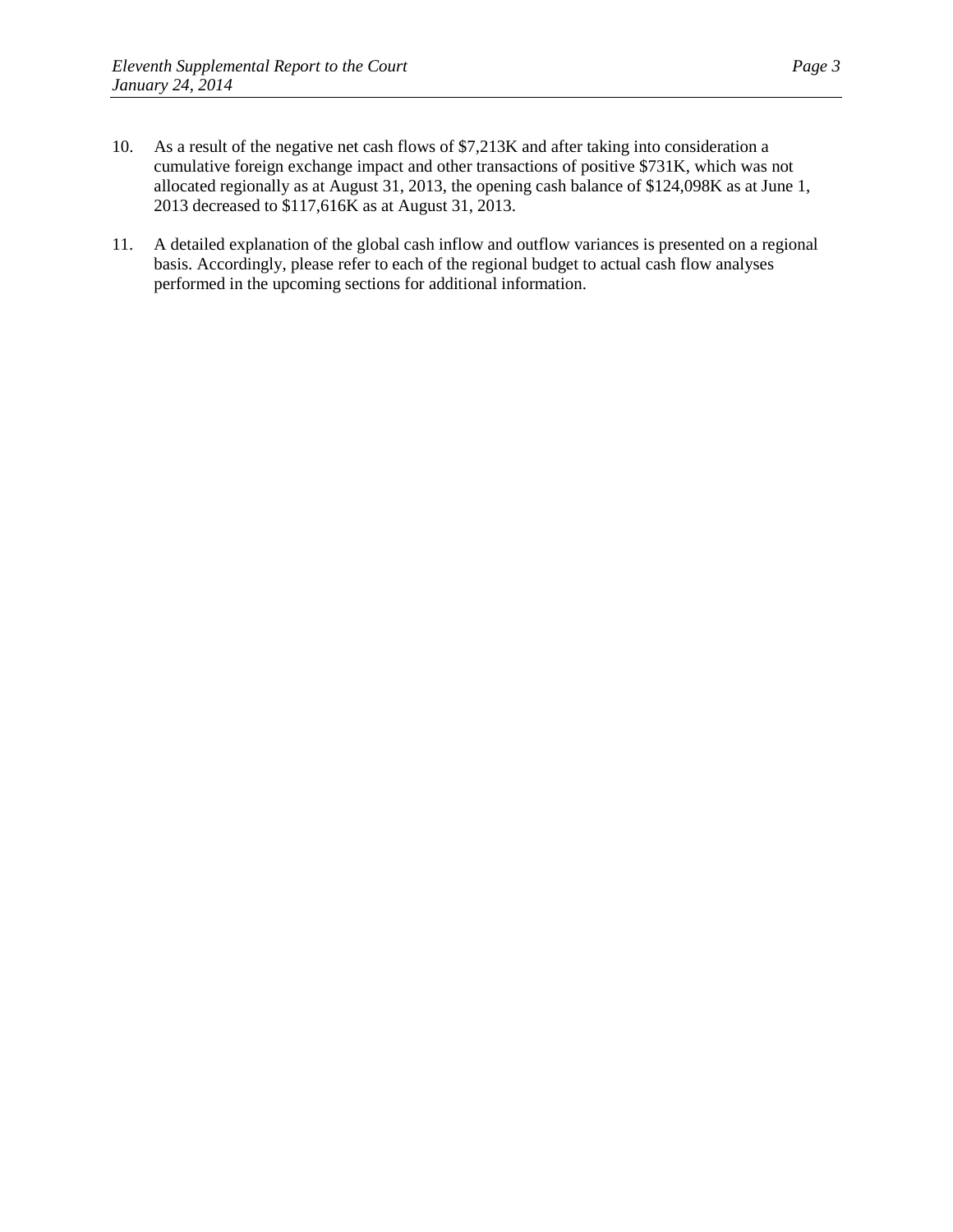#### **CANADA CONSOLIDATED BUDGET TO ACTUAL CASH FLOW ANALYSIS**

12. The following is the consolidated budget to actual cash flow analysis for the Eleventh Supplemental Period for Canada:

> **Budget to Actual Cash Flow Summary June to August 2013 Canada**

| (C\$000)                        | For the 3-month period of June to August 2013 |               |                 |
|---------------------------------|-----------------------------------------------|---------------|-----------------|
|                                 | <b>Actual</b>                                 | <b>Budget</b> | <b>Variance</b> |
| <b>Cash Inflow</b>              |                                               |               |                 |
| Rent and Hotel receipts         | 8                                             |               | 8               |
| Other receipts                  | 10,304                                        | 8,623         | 1,681           |
| Proceeds of sale                | 1,757                                         |               | 1,757           |
| <b>Total Cash Inflow</b>        | 12,069                                        | 8,623         | 3,446           |
| <b>Cash Outflow</b>             |                                               |               |                 |
| Payroll                         | 610                                           | 525           | (85)            |
| <b>Taxes</b>                    | 143                                           | 241           | 98              |
| Mortgage principal and interest |                                               |               |                 |
| <b>Operating expenses</b>       | 716                                           | 1,189         | 473             |
| <b>Professional fees</b>        | 17,203                                        | 17,733        | 530             |
| Capital expenditures            |                                               | 5             | 5               |
| Other expenditures              | 5,828                                         | 1,953         | (3,875)         |
| <b>Total Cash Outflow</b>       | 24,500                                        | 21,646        | (2,854)         |
| <b>Net Cash Flow</b>            | (12, 431)                                     | (13, 023)     | 592             |
| <b>Opening Cash Balance</b>     | 110,154                                       | 110.154       |                 |
| Add: Net Cash Flow              | (12,431)                                      | (13,023)      | 592             |
| <b>Ending Cash Balance</b>      | 97,723                                        | 97,131        | 592             |

Canada consolidated budget to actual cash flow commentary

- 13. Total cash inflows for Canada were \$12,069K during the Eleventh Supplemental Period, while total cash outflows were \$24,500K, which resulted in a negative net cash flow of \$12,431K compared to a negative budgeted net cash flow of \$13,023K.
- 14. As a result of the negative net cash flow of \$12,431K, the opening cash balance of \$110,154K at June 1, 2013 decreased to \$97,723K as at August 31, 2013.
- 15. The Monitor's comments on the consolidated cash inflow and outflow variances for Canada for the Eleventh Supplemental Period are as follows:

### *Inflows*

- 16. Other receipts of \$10,304K were received compared to a budgeted amount of \$8,623K resulting in a favorable variance of \$1,681K. The actual and budgeted values are outlined below.
	- i. The actual amount of \$10,304K primarily relates to :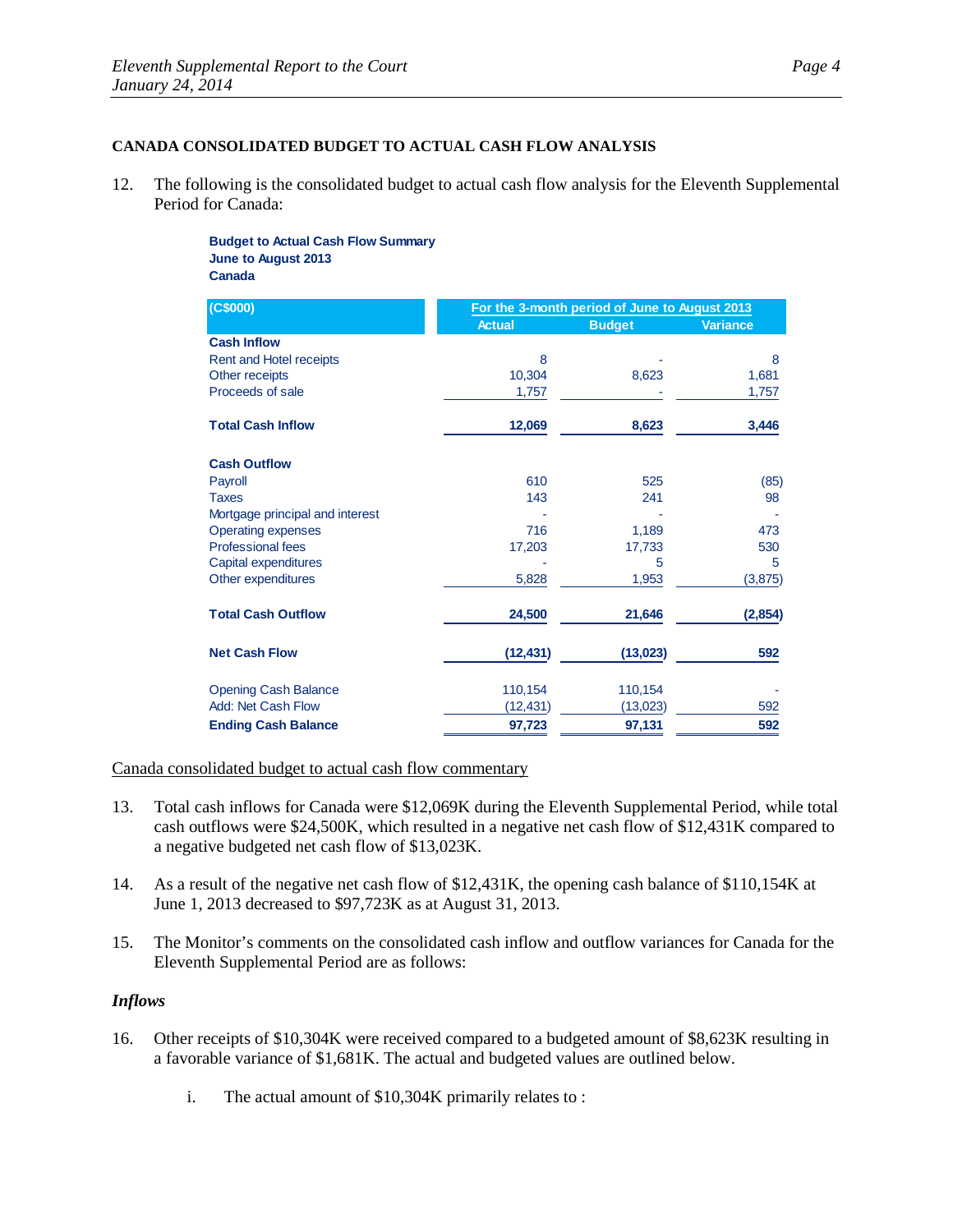- a) The reimbursement of intercompany advances of \$2,091K from Homco 92 to HII. These funds were later used for the Valbonne 5 Bridge Loan which was reimbursed to HII during the same period. As such, the impact of these two transactions on the other receipts is \$4,182K. The repayment of the Valbonne 5 Bridge Loan was budgeted whereas the reimbursement of intercompany advances of \$2,091K to HII from Homco 92 was not. In addition to the above, since Homco 92 had paid all of its creditors in full, it proceeded to make an unbudgeted capital distribution to HII for \$2,388K.. Homco 92 is a Dutch entity and as such, both transactions of Homco 92 are reflected in the Netherlands as other expenditures.
- b) The reimbursement of intercompany advances of \$1,939K from Homco 122 to HII. Given that all cash movements in the region are reflected in this schedule, the reimbursement of intercompany advances from Homco 122 is also captured as other receipts and other expenditures in the above schedule.
- c) The remaining other receipts are mainly composed of unbudgeted receipts such as, GST reimbursements of \$1,253K, reimbursement from Geneba of \$244K, interest receipts of \$228K and other miscellaneous receipts for \$70K.
- ii. The budgeted amount of \$8,623K is composed of the Valbonne 5 Bridge loan reimbursement for \$2,053K, the proceeds from the sales of two (2) HHUS properties for an amount of \$3,848K, the capital distribution from Homco 92 to HII of \$2,344K and \$378K in reimbursement of intercompany advances from Inverness.
- iii. In summary, the favorable variance of \$1,681K is mainly attributed to the non-budgeted collection of the Homco 92 intercompany reimbursement, the non-budgeted collection of the Homco 122 intercompany reimbursement, the non-budgeted GST collection, the nonbudgeted Geneba reimbursement and the non-budgeted interest and miscellaneous collections all partially offset by the budgeted proceeds from the sales of two (2) HHUS properties for which the funds have not been transferred to HII during the presented 3 month period.
- 17. Proceeds of sale of \$1,757K were received compared to budgeted receipts of nil, resulting in a favorable variance of \$1,757K. The favorable variance is mainly due to the unbudgeted bulk sale of Homco 83's (Northumberland) mortgage free condominium units for \$1,757K.

- 18. Payroll expenses were \$610K compared to a budgeted amount of \$525K, resulting in an unfavorable variance of \$85K. The unfavorable variance of \$85K is mainly due to timing.
- 19. Taxes were \$143K compared to a budgeted amount of \$241K, resulting in a favorable variance of \$98K. The favorable variance of \$98K is mainly due to timing.
- 20. Operating expenses were \$716K compared to a budgeted amount of \$1,189K resulting in a favorable variance of \$473K. The favorable variance of \$473K is mainly due to lower than expected operating expenses.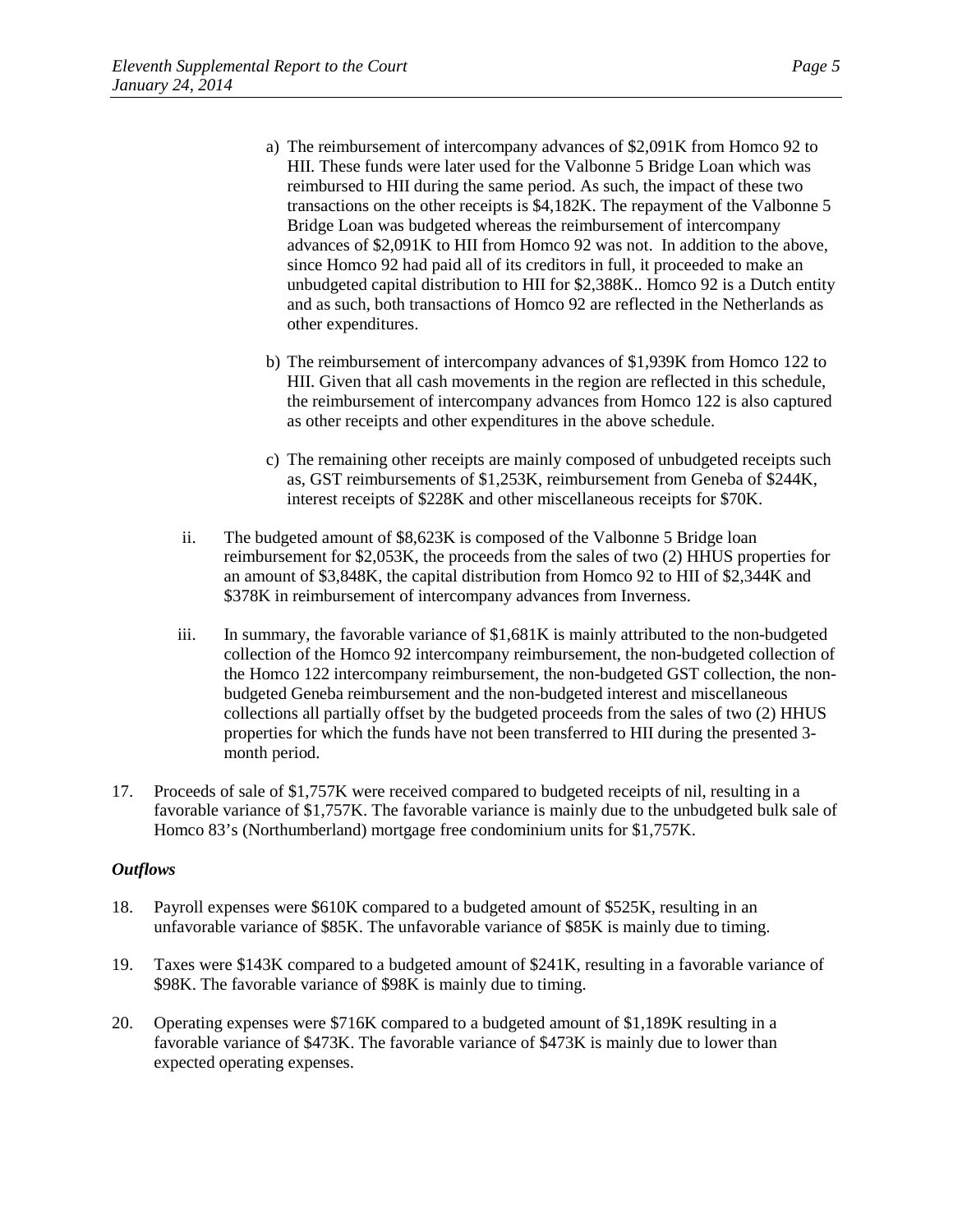- 21. Professional fees were \$17,203K, compared to a budgeted amount of \$17,733K, which resulted in a favorable variance of \$530K. This favorable variance is mainly due to timing as payments were remitted in subsequent periods.
- 22. Other expenditures were \$5,828K compared to a budgeted amount of \$1,953K, resulting in an unfavorable variance of \$3,875K. The unfavorable variance of \$3,875K mainly relates to the unbudgeted Valbonne 5 Bridge Loan of \$2,091K, the reimbursement of post-filing intercompany transactions from Homco 122 of \$1,939K and a favorable variance of \$138K between the budgeted amount of funds transferred to assist in the establishment of Geneba and the amount that was actually transferred. The Geneba funds will be reimbursed to HII after Plan Implementation Date.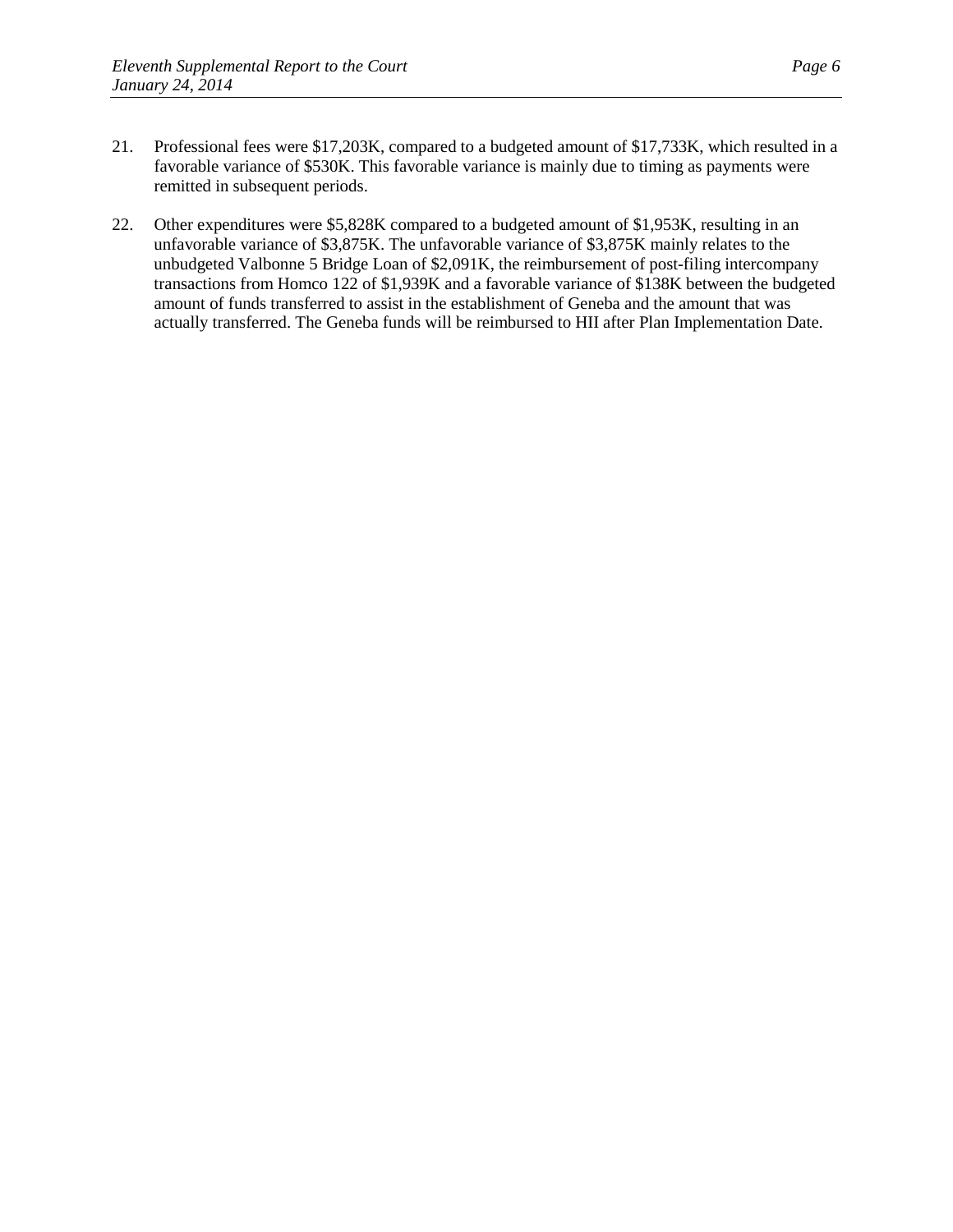#### **THE NETHERLANDS CONSOLIDATED BUDGET TO ACTUAL CASH FLOW ANALYSIS**

23. The following is the consolidated budget to actual cash flow analysis for the Eleventh Supplemental Period for the Netherlands:

> **Budget to Actual Cash Flow Summary June to August 2013 The Netherlands**

| (C\$000)                                                         | For the 3-month period of June to August 2013 |                         |                 |
|------------------------------------------------------------------|-----------------------------------------------|-------------------------|-----------------|
|                                                                  | <b>Actual</b>                                 | <b>Budget</b>           | <b>Variance</b> |
| <b>Cash Inflow</b>                                               |                                               |                         |                 |
| Rent                                                             | 5,001                                         | 4,303                   | 698             |
| Other receipts                                                   | 2,307                                         |                         | 2,307           |
| Proceeds of sale                                                 |                                               |                         |                 |
| <b>Total Cash Inflow</b>                                         | 7,308                                         | 4,303                   | 3,005           |
| <b>Cash Outflow</b>                                              |                                               |                         |                 |
| Payroll                                                          |                                               |                         |                 |
| <b>Taxes</b>                                                     | 820                                           | 419                     | (401)           |
| Mortgage principal and interest                                  | 1,698                                         | 2,641                   | 943             |
| <b>Operating expenses</b>                                        | 849                                           | 629                     | (220)           |
| <b>Professional fees</b>                                         |                                               | 199                     | 199             |
| Capital expenditures                                             |                                               |                         |                 |
| Other expenditures                                               | 5,113                                         | 3                       | (5, 110)        |
| <b>Total Cash Outflow</b>                                        | 8,480                                         | 3,891                   | (4,589)         |
| <b>Net Cash Flow</b>                                             | (1, 172)                                      | 412                     | (1,584)         |
| <b>Opening Cash Balance</b>                                      | 8,121                                         | 8,121                   |                 |
| Add: Net Cash Flow                                               | (1, 172)                                      | 412                     | (1,584)         |
| <b>Ending Cash Balance</b>                                       | 6,949                                         | 8,533                   | (1, 584)        |
| Conversion rate used (Opening balance)                           |                                               | 1.3427 as at 05/31/2013 |                 |
| Conversion rate used: (Ending balance)<br>Source: Bank of Canada |                                               | 1.3926 as at 08/31/2013 |                 |

#### The Netherlands consolidated budget to actual cash flow commentary

- 24. Total cash inflows for the Netherlands were \$7,308K for the Eleventh Supplemental Period, while total cash outflows were \$8,480K, which resulted in a negative net cash flow of \$1,172K compared to a budgeted positive net cash flow of \$412K.
- 25. As a result of the negative net cash flow of \$1,172K, the opening cash balance of \$8,121K at June 1, 2013 decreased to \$6,949K as at August 31, 2013.
- 26. The Monitor's comments on the consolidated cash inflow and outflow variances for the Netherlands for the Eleventh Supplemental Period are as follows: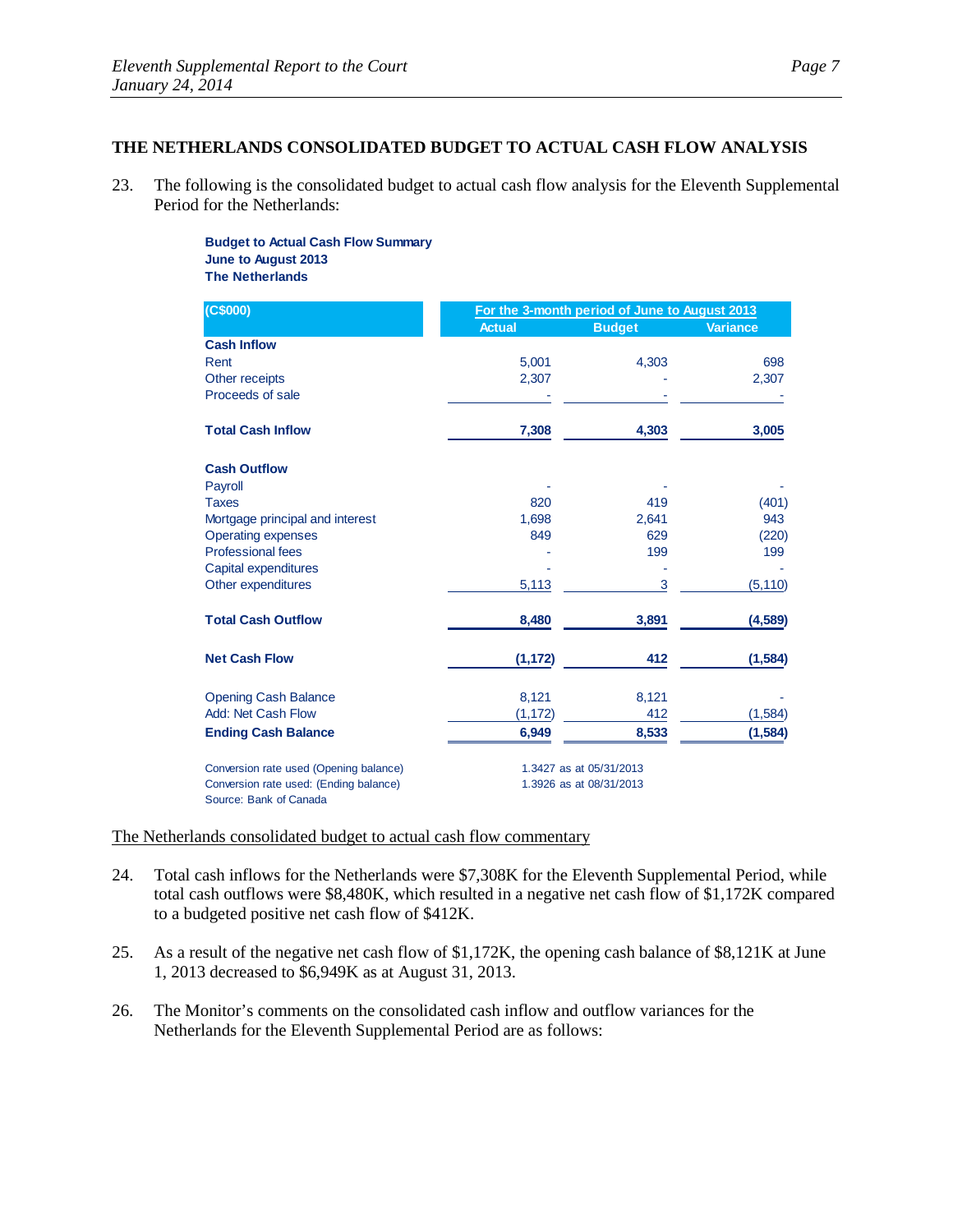## *Inflows*

- 27. Rent of \$5,001K was received compared to a budgeted amount of \$4,303K, resulting in a favorable variance of \$698K during the Eleventh Supplemental Period. The favorable variance of \$698K is primarily due to unbudgeted rent adjustments of approximately \$400K, rent from new tenants of \$90K and settlement with a tenant for approximately \$40K. The remaining portion of the variance of \$168K is due to timing.
- 28. Other receipts of \$2,307K were received compared to a budgeted other receipts of nil, resulting in a favorable variance of \$2,307K. The other receipts mainly consist of several unbudgeted tax refunds.

- 29. Taxes were \$820K compared to a budgeted amount of \$419K, resulting in an unfavorable variance of \$401K. The unfavorable variance of \$401K is mainly due to timing.
- 30. Mortgage principal and interest charges totaling \$1,698K were incurred, compared to \$2,641K budgeted for the same period, resulting in a favorable variance of \$943K. The favorable variance of \$943K is mainly due to the unbudgeted financial impact resulting from amendments to various mortgage agreements.
- 31. Operating expenses were \$849K compared to a budgeted amount of \$629K, resulting in an unfavorable variance of \$220K. This unfavorable variance is mainly due to timing.
- 32. Professional fees were nil compared to a budgeted amount of \$199K, resulting in a positive variance of \$199K. This positive variance of \$199K is mainly due to timing as the payments of unbudgeted non-CCAA related professional fees were made in a previous period.
- 33. Other expenditures were \$5,113K, compared to a budgeted amount of \$3K resulting in an unfavorable variance of \$5,110K. The unfavorable variance is mainly attributed to two unbudgeted transfers from Homco 92 to HII for a total amount of \$4,479K, which was also reflected in the Canadian region under the heading "Other receipts". In addition to those two transfers, the unfavorable variance is partly composed of two unbudgeted transfers from Homco 71 and Homco 102 for amounts of \$220K and \$386K, respectively. The two transfers were made following the receipts of funds in the account of the two bankrupt entities, which needed to be transferred to the trustee of the estate. The remaining variance is composed of unbudgeted miscellaneous expenses.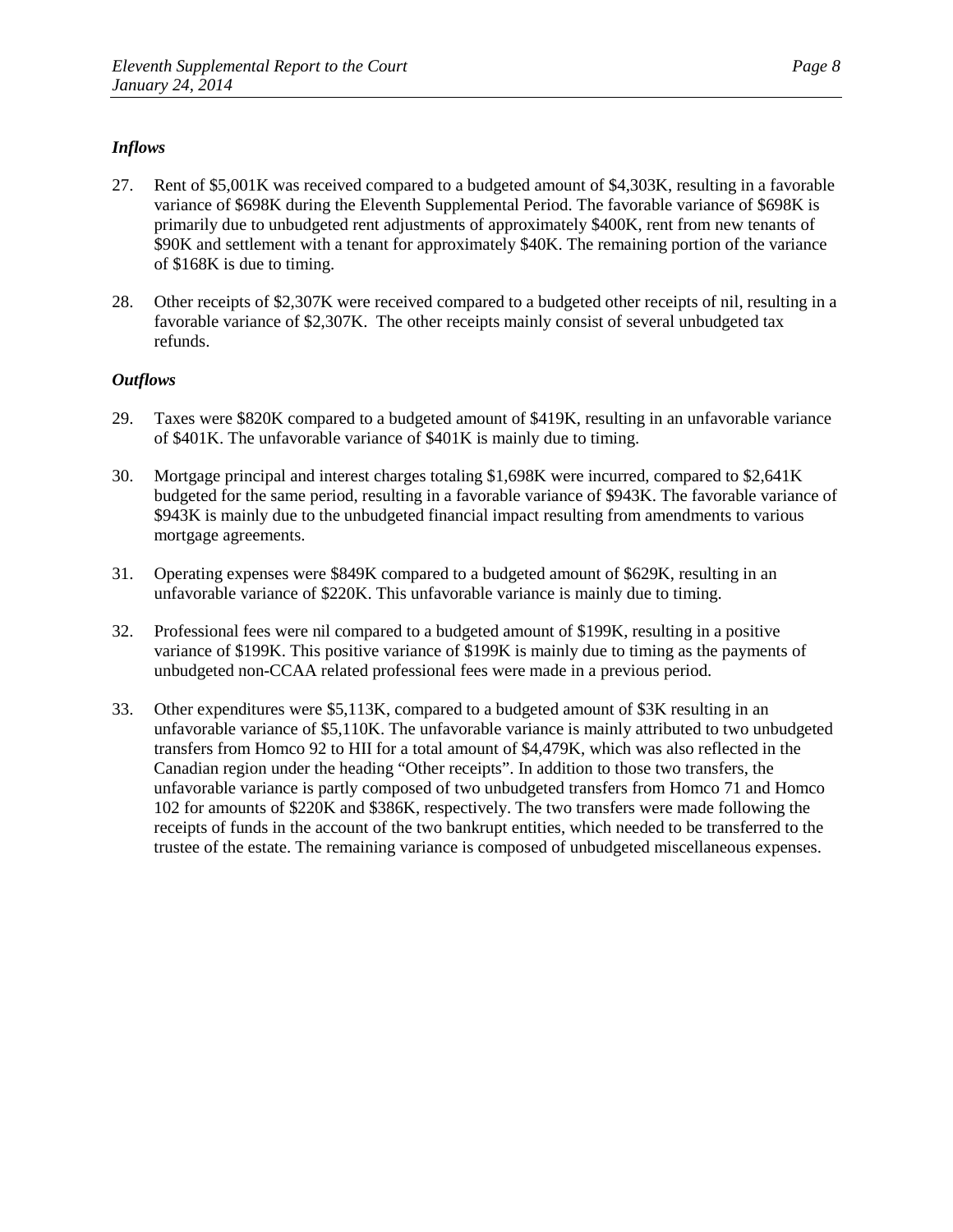#### **GERMANY CONSOLIDATED BUDGET TO ACTUAL CASH FLOW ANALYSIS**

34. The following is the consolidated budget to actual cash flow analysis for the Eleventh Supplemental Period for Germany:

> **Budget to Actual Cash Flow Summary June to August 2013 Germany**

| (C\$000)                               | For the 3-month period of June to August 2013 |                         |                 |
|----------------------------------------|-----------------------------------------------|-------------------------|-----------------|
|                                        | <b>Actual</b>                                 | <b>Budget</b>           | <b>Variance</b> |
| <b>Cash Inflow</b>                     |                                               |                         |                 |
| Rent                                   | 16,828                                        | 14,990                  | 1,838           |
| Other receipts                         | 12,047                                        |                         | 12,047          |
| Proceeds of sale                       |                                               |                         |                 |
| <b>Total Cash Inflow</b>               | 28,875                                        | 14,990                  | 13,885          |
| <b>Cash Outflow</b>                    |                                               |                         |                 |
| Payroll                                |                                               |                         |                 |
| <b>Taxes</b>                           | 5,727                                         | 5,723                   | (4)             |
| Mortgage principal and interest        | 8,500                                         | 9,247                   | 747             |
| <b>Operating expenses</b>              | 574                                           | 653                     | 79              |
| <b>Professional fees</b>               |                                               | 50                      | 50              |
| Capital expenditures                   |                                               |                         |                 |
| Other expenditures                     | 12,794                                        | 104                     | (12,690)        |
| <b>Total Cash Outflow</b>              | 27,595                                        | 15,777                  | (11, 818)       |
| <b>Net Cash Flow</b>                   | 1,280                                         | (787)                   | 2,067           |
| <b>Opening Cash Balance</b>            | 1,940                                         | 1,940                   |                 |
| Add: Net Cash Flow                     | 1,280                                         | (787)                   | 2,067           |
| <b>Ending Cash Balance</b>             | 3,220                                         | 1,153                   | 2,067           |
| Conversion rate used (Opening balance) | 1.3427 as at 05/31/2013                       |                         |                 |
| Coversion rate used: (Ending balance)  |                                               | 1.3926 as at 08/31/2013 |                 |
| Source: Bank of Canada                 |                                               |                         |                 |

35. The German budget to actual cash flow analysis is composed of all German properties. HII's ownership in Moto is 93%, through the direct ownership of Valbonne 5, which is fully owned by Homco 110. Consistent with prior reports, for the purposes of the German consolidated budget to actual cash flow analysis and commentary contained within, no adjustment was made to the budgeted cash flows, or actual cash balances, to reflect HII's 93% ownership in Moto since the cash flow budgets and actuals take into account the cash flows of Homco 110 as a whole. Any references made to the H110 structure is to be considered as the consolidated position of Moto, Valbonne 5 and H110.

#### Mortgage debt

36. As discussed in the Fourth Supplemental Report, one of the lenders of Homco 110 requested that excess cash received in the operating account be applied against its mortgage debt balance. Since that time, Homco 110 has negotiated new terms with its lender which will allow for the excess cash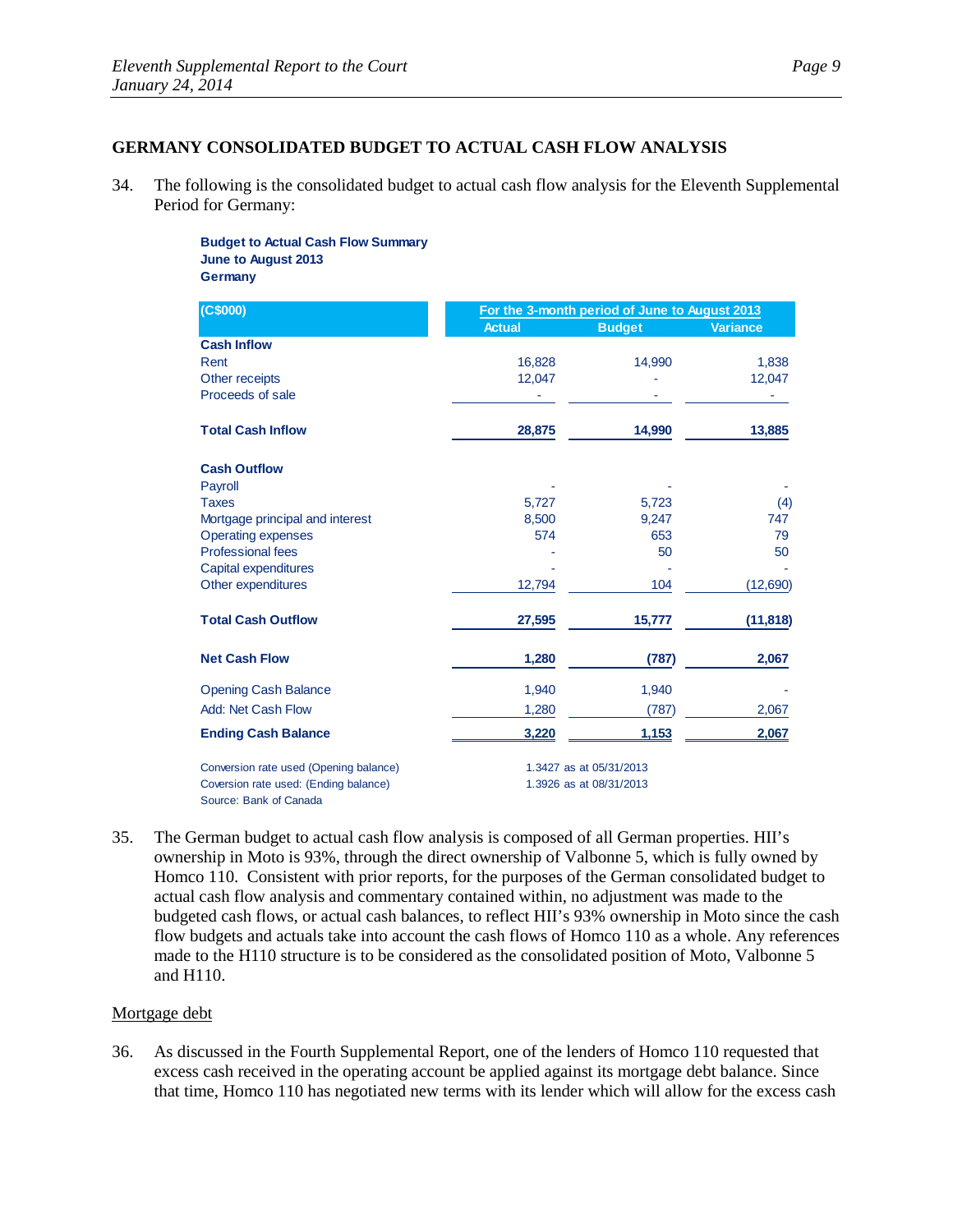after the mortgage payment to become available to it. As at August 31, 2013, the net mortgage balance is still at  $\text{\textsterling}26,000$ )K.

#### Germany consolidated budget to actual cash flow commentary

- 37. Total cash inflows for Germany were \$28,875K for the Eleventh Supplemental Period, while total cash outflows were \$27,595K, which resulted in a positive net cash flow of \$1,280K compared to a budgeted net cash flow of negative \$787K.
- 38. As a result of the positive net cash flow of \$1,280K, the opening cash balance of \$1,940K at June l, 2013 increased to \$3,220K as at August 31, 2013.
- 39. The Monitor's comments on the consolidated cash inflow and outflow variances for Germany for the Eleventh Supplemental Period are as follows:

### *Inflows*

- 40. Rent of \$16,828K was received compared to a budgeted amount of \$14,990K, resulting in a favorable variance of \$1,838K. The positive variance is mainly due to unbudgeted monthly adjustment of service rent.
- 41. In order to earn interest income on excess funds contained in Homco 110's operating accounts, cash transfers are regularly made to and from the operating bank accounts into short-term term deposits. These cash movements are captured in the other receipts and other expenditures line items. As a result of this form of cash management, other receipts of \$12,047K and other expenditures of \$12,794K mainly consist of cash transfers to/from term deposits. These funds are generally taken from the rent proceeds in order to be invested. These investments are classified as other receipts when they mature and the balances are remitted back to Homco 110.

- 42. Combined mortgage principal and interest payments of \$8,500K were made, compared to a budgeted amount of \$9,247K, resulting in a favorable variance of \$747K. The variance is mainly due to timing.
- 43. Operating expenses were \$574K compared to a budgeted amount of \$653K, resulting in a favorable variance of \$79K. The favorable variance of \$79K is mainly due to timing.
- 44. Professional fees were nil, compared to a budgeted amount of \$50K, resulting in a favorable variance of \$50K. The favorable variance is mainly due to timing, as expenses were incurred in a previous period.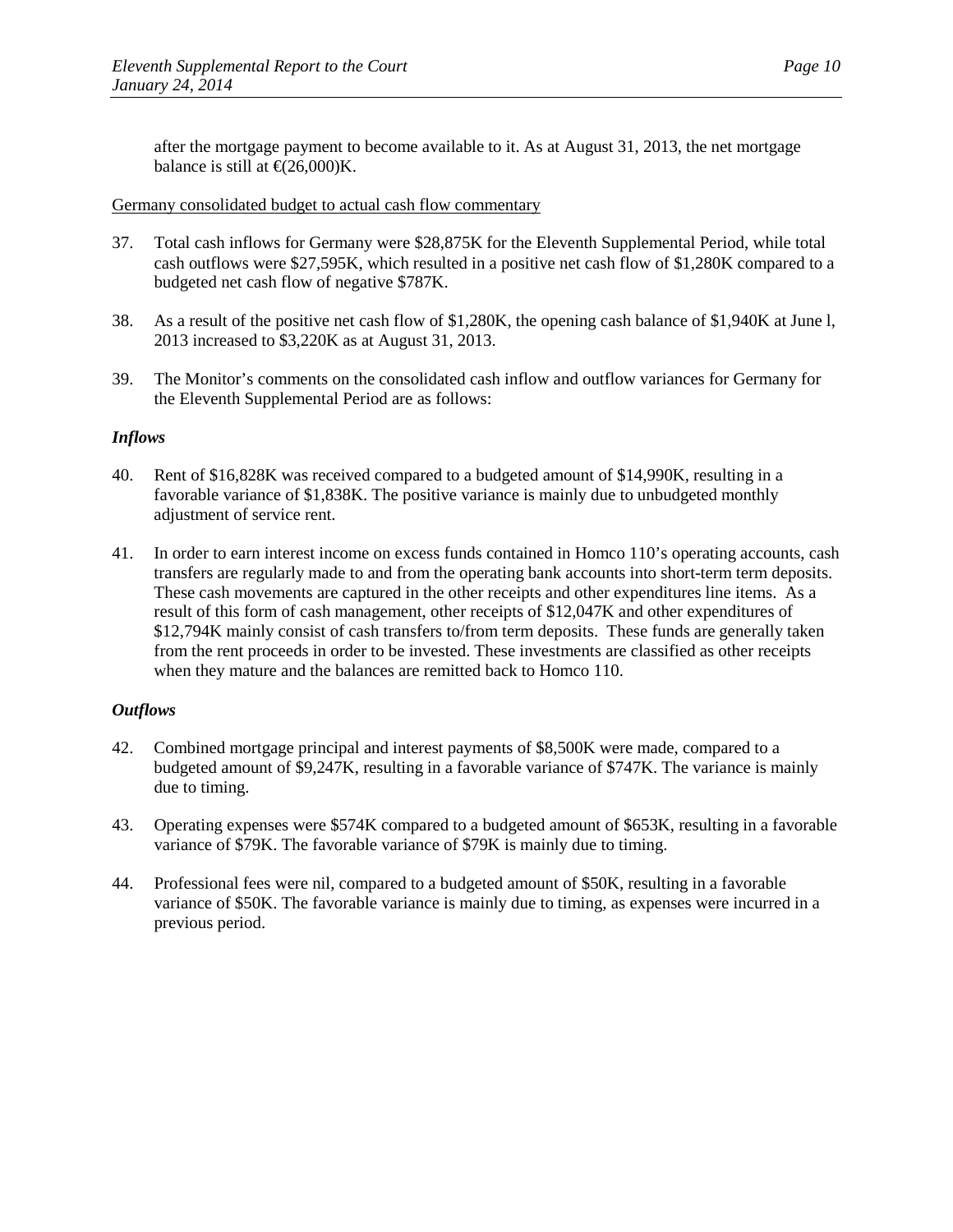### **USA CONSOLIDATED BUDGET TO ACTUAL CASH FLOW ANALYSIS**

45. The following table presents the consolidated budget to actual cash flow analysis for the Eleventh Supplemental Period for the USA:

> **Budget to Actual Cash Flow Summary June to August 2013 USA**

| (C\$000)                                | For the 3-month period of June to August 2013 |                         |                 |
|-----------------------------------------|-----------------------------------------------|-------------------------|-----------------|
|                                         | <b>Actual</b>                                 | <b>Budget</b>           | <b>Variance</b> |
| <b>Cash Inflow</b>                      |                                               |                         |                 |
| Rent                                    | 638                                           | 657                     | (19)            |
| Other receipts                          | 557                                           |                         | 557             |
| Proceeds of sale                        | 4,489                                         |                         | 4,489           |
| <b>Total Cash Inflow</b>                | 5,684                                         | 657                     | 5,027           |
| <b>Cash Outflow</b>                     |                                               |                         |                 |
| Payroll                                 |                                               |                         |                 |
| <b>Taxes</b>                            | 37                                            | 310                     | 273             |
| Mortgage principal and interest         | 143                                           | 126                     | (17)            |
| <b>Operating expenses</b>               | 449                                           | 312                     | (137)           |
| <b>Professional fees</b>                | 6                                             | 28                      | 22              |
| Capital expenditures                    |                                               |                         |                 |
| Other expenditures                      | 219                                           |                         | (219)           |
| <b>Total Cash Outflow</b>               | 854                                           | 776                     | (78)            |
| <b>Net Cash Flow</b>                    | 4,830                                         | (119)                   | 4,949           |
| <b>Opening Cash Balance</b>             | 2,375                                         | 2,375                   |                 |
| Add: Net Cash Flow                      | 4,830                                         | (119)                   | 4,949           |
| <b>Ending Cash Balance</b>              | 7,205                                         | 2,256                   | 4,949           |
| Conversion rate used: (Opening balance) |                                               | 1.0339 as at 05/31/2013 |                 |
| Conversion rate used: (Ending balance)  |                                               | 1.0553 as at 08/31/2013 |                 |
| Source: Bank of Canada                  |                                               |                         |                 |

#### USA consolidated budget to actual cash flow commentary

- 46. As detailed in the Motion for Access to Restricted Cash dated December 16, 2013 and in the Thirtieth and Thirty-First Monitor's Reports, HII discovered that approximately \$2.6M from HHUS's funds were diverted by the property manager of HHUS, namely Homburg Realty Services (U.S) Inc. As such, the actual ending balance of 7,205K presented in the table above does not consider such diversion of funds that occurred after the period of reference of this Eleventh Supplemental Report. This reduction will be demonstrated in further supplemental reports.
- 47. The USA consolidated budget to actual cash flow analysis represents the cash flows from the HHUS properties only because, as noted in the Seventeenth Report and Eighth Supplemental Report, the Cedar properties were divested as a result of a sale transaction that closed on October 12, 2012.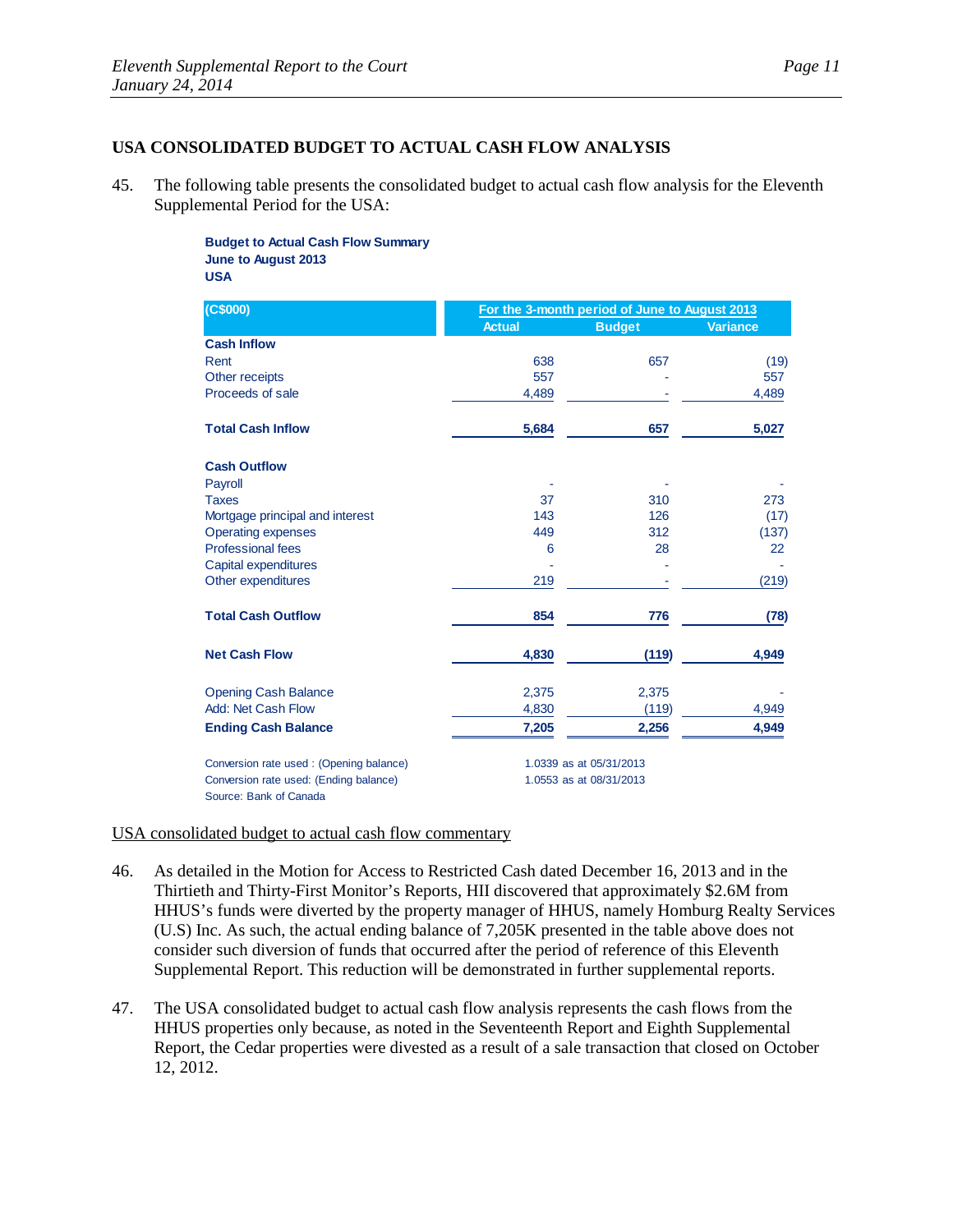- 48. Total cash inflows for the USA properties were \$5,684K for the Eleventh Supplemental Period, while total cash outflows were \$854K, which resulted in positive net cash flow of \$4,830K compared to a budgeted negative net cash flow of \$119K.
- 49. As a result of the positive net cash flow of \$4,830K, the opening cash balance of \$2,375K as of June 1, 2013 increased to \$7,205K as at August 31, 2013.
- 50. From the First Supplemental Report to the Sixth Supplemental Report, it was disclosed that HII made frequent transfers between operating bank accounts and an interest-earning cash management account. These cash management movements were captured in the other receipts and other expenditures. Since the time of the Seventh Supplemental Report and continuing with this Eleventh Supplemental Report, these inter-account cash transfers have been excluded to better represent the actual cash position and net cash flow for the USA. The Monitor intends to continue to reflect the USA properties cash flows on this basis going forward. Please refer to the sections below for further information regarding the amounts listed as other receipts.
- 51. The Monitor's comments on the consolidated cash inflow and outflow variances for the USA for the Eleventh Supplemental Period are as follows:

### *Inflows*

- 52. Rent of \$638K was received compared to a budgeted amount of \$657K, resulting in an unfavorable variance of \$19K. This variance is due to timing as some of the properties were sold part way through the period.
- 53. Other receipts of \$557K were received compared to a budgeted amount of nil, resulting in a favorable variance of \$557K. This variance is due to the receipt of an unbudgeted Cedar distribution relating to unpaid accounts receivable which were not distributed at the time of the closing of the Cedar transaction.
- 54. Proceeds of sale received were \$4,489K compared to a budgeted amount of nil. This favorable variance is a result of closing the sales on four (4) properties (Hilton Parkway, Sugarland. Blanco, and Hillpoint) in July 2013 totaling cash proceeds of \$4,170K and one in August 2013 (Cotton Belt) yielding cash proceeds of \$319K.

- 55. Taxes of \$37K were paid compared to a budgeted amount of \$310K, resulting in a favorable variance of \$273K. This variance is primarily due to timing and will be set-off in future periods.
- 56. Operating expenses of \$449K were paid compared to a budgeted amount of \$312K, resulting in an unfavorable variance of \$137K. This variance is comprised of unbudgeted tenant placement costs of \$36K and repairs and maintenance of \$35K. The remaining variance is largely due to timing and will be offset in future periods.
- 57. Other expenditures of \$219K were paid compared to a budgeted amount of nil, resulting in an unfavorable variance of \$219K. This unfavorable variance is largely due to tenant inducement and certain lease obligations of \$61K, as well as sales commissions of \$158K resulting from the sale of the five (5) properties noted in paragraph 53 above. As further detailed in the debtor's Motion for Access to Restricted Cash, these commissions were paid out of HHUS accounts without any prior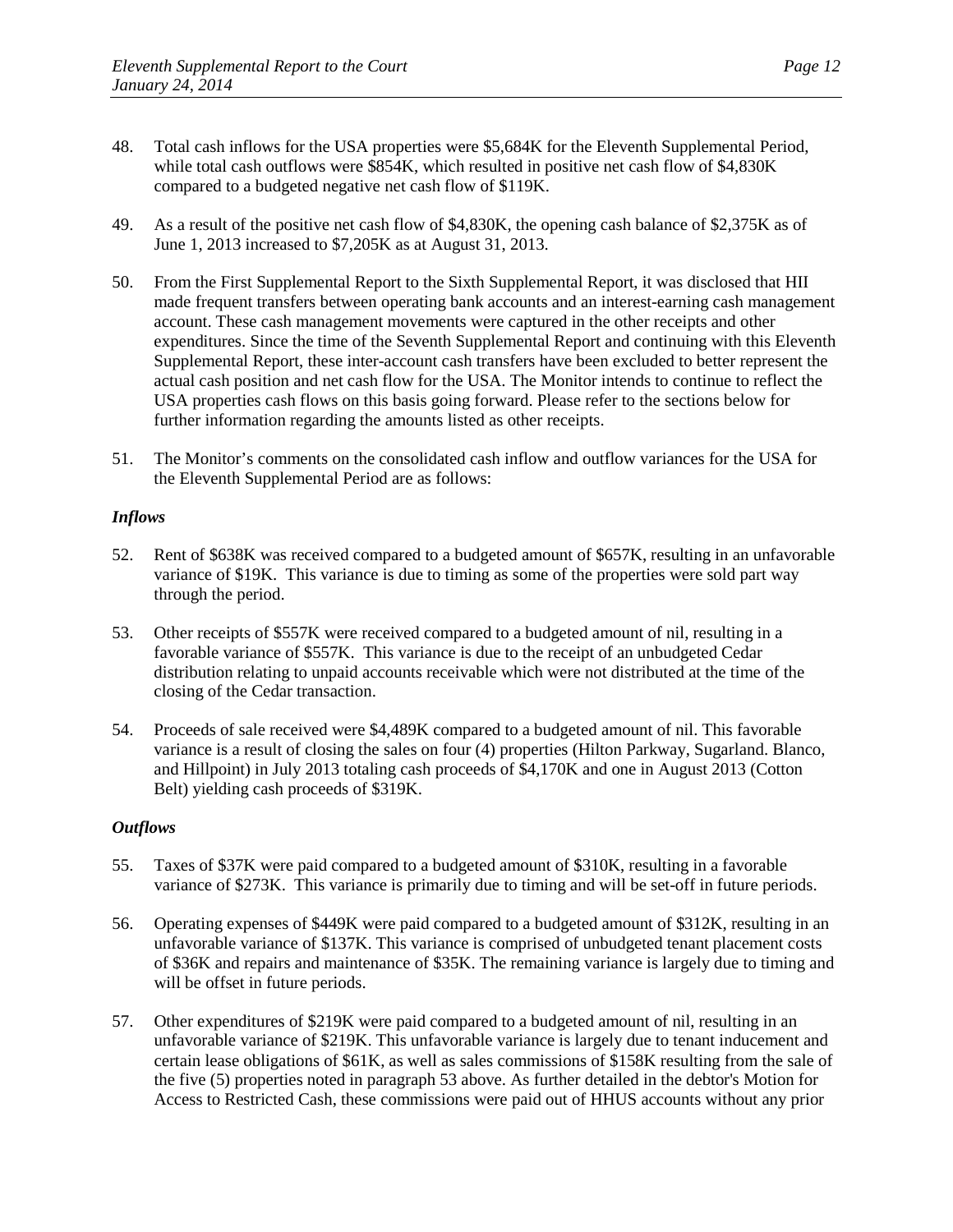authorization by HHUS or HII. It is HHUS and HII's position that HRS is not entitled to these commissions, and proceedings are currently taken in order to recover such commissions.

58. The remaining nominal variances noted for mortgage principal and interest, and professional fees primarily represent timing variances.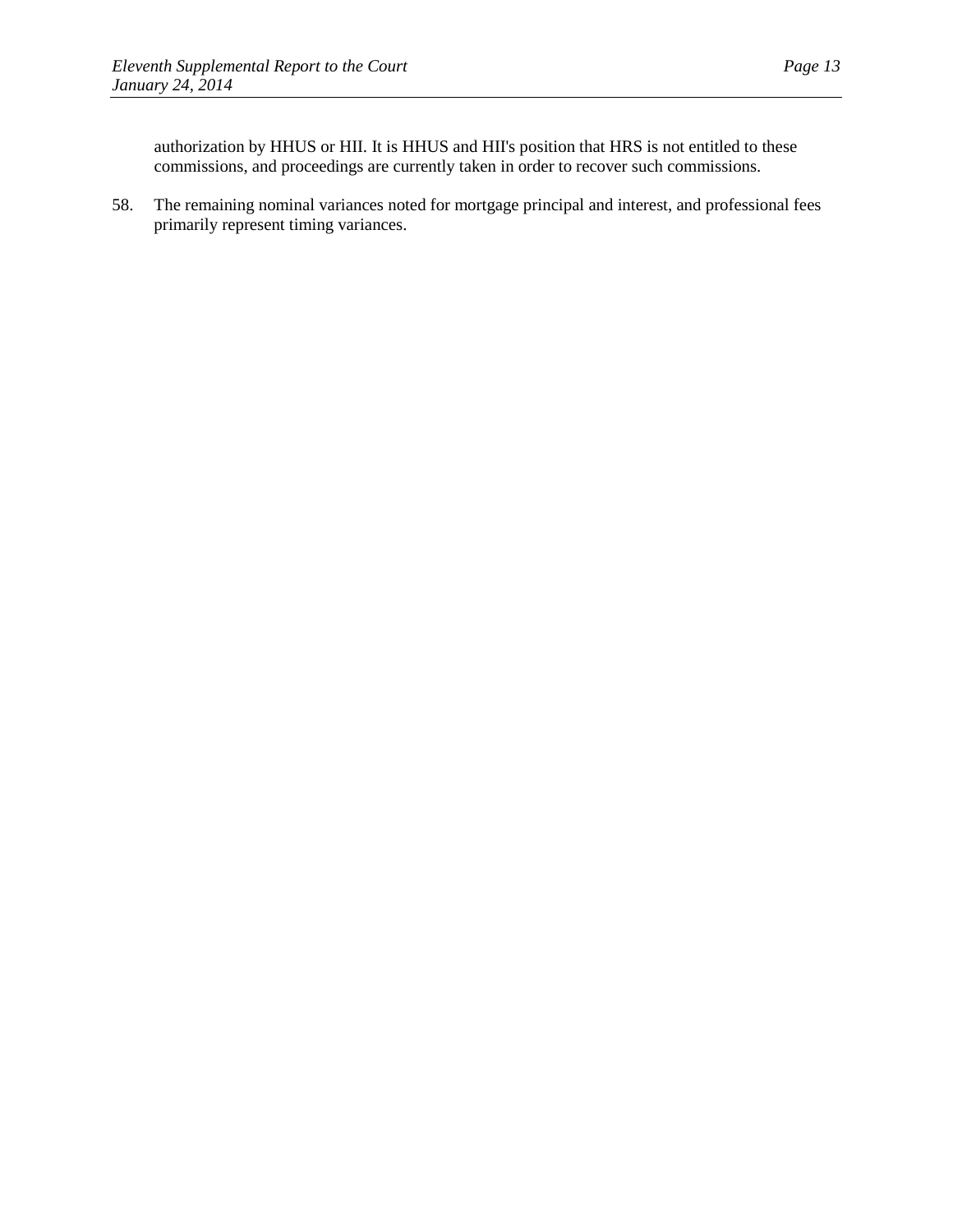## **THE BALTICS CONSOLIDATED BUDGET TO ACTUAL CASH FLOW ANALYSIS**

59. The following is the consolidated budget to actual cash flow analysis for the Eleventh Supplemental Period for the Baltics:

> **Cash Flow Summary June to August 2013 Baltics**

| (C\$000)                               | For the 3-month period of June to August 2013 |                         |                 |
|----------------------------------------|-----------------------------------------------|-------------------------|-----------------|
| <b>Baltics</b>                         | <b>Actual</b>                                 | <b>Budget</b>           | <b>Variance</b> |
| <b>Cash Inflow</b>                     |                                               |                         |                 |
| Rent                                   | 5,120                                         | 5,056                   | 64              |
| Other receipts                         | 431                                           |                         | 431             |
| Proceeds of sale                       |                                               |                         |                 |
| <b>Total Cash Inflow</b>               | 5,551                                         | 5,056                   | 495             |
| <b>Cash Outflow</b>                    |                                               |                         |                 |
| <b>Operating expenses</b>              | 1,576                                         | 1,561                   | (15)            |
| Loan & Swap Interest                   | 2,418                                         | 2,357                   | (61)            |
| <b>Mortgage Principal</b>              | 694                                           | 695                     | 1               |
| Asset management fee                   | 136                                           | 296                     | 160             |
| <b>Professional fees</b>               | 10                                            | 119                     | 109             |
| VAT payments                           | 262                                           | 194                     | (68)            |
| Capital expenditures                   | 167                                           | 1,514                   | 1,347           |
| Other expenditures                     | 8                                             |                         | (8)             |
| <b>Total Cash Outflow</b>              | 5,271                                         | 6,736                   | 1,465           |
| <b>Net Cash Flow</b>                   | 280                                           | (1,680)                 | 1,960           |
| <b>Opening Cash Balance</b>            | 1,508                                         | 1,508                   |                 |
| <b>Add: Net Cash Flow</b>              | 280                                           | (1,680)                 | 1,960           |
| <b>Ending Cash Balance</b>             | 1,788                                         | (172)                   | 1,960           |
| Conversion rate used (Opening balance) |                                               | 1.3427 as at 05/31/2013 |                 |
| Conversion rate used (Ending balance)  |                                               | 1.3926 as at 08/31/2013 |                 |

Source: Bank of Canada

### Baltics consolidated budget to actual cash flow commentary

- 60. Total cash inflows for the Baltics were \$5,551K for the Eleventh Supplemental Period, while total cash outflows were \$5,271K, which resulted in a positive net cash flow of \$280K compared to a budgeted negative net cash flow of \$1,680K.
- 61. As a result of the positive net cash flow of \$280K, the opening cash balance of \$1,508K at June 1, 2013 increased to \$1,788K as at August 31, 2013.
- 62. The Monitor's comments on the consolidated cash inflow and outflow variances for the Baltics for the Eleventh Supplemental Period are as follows: